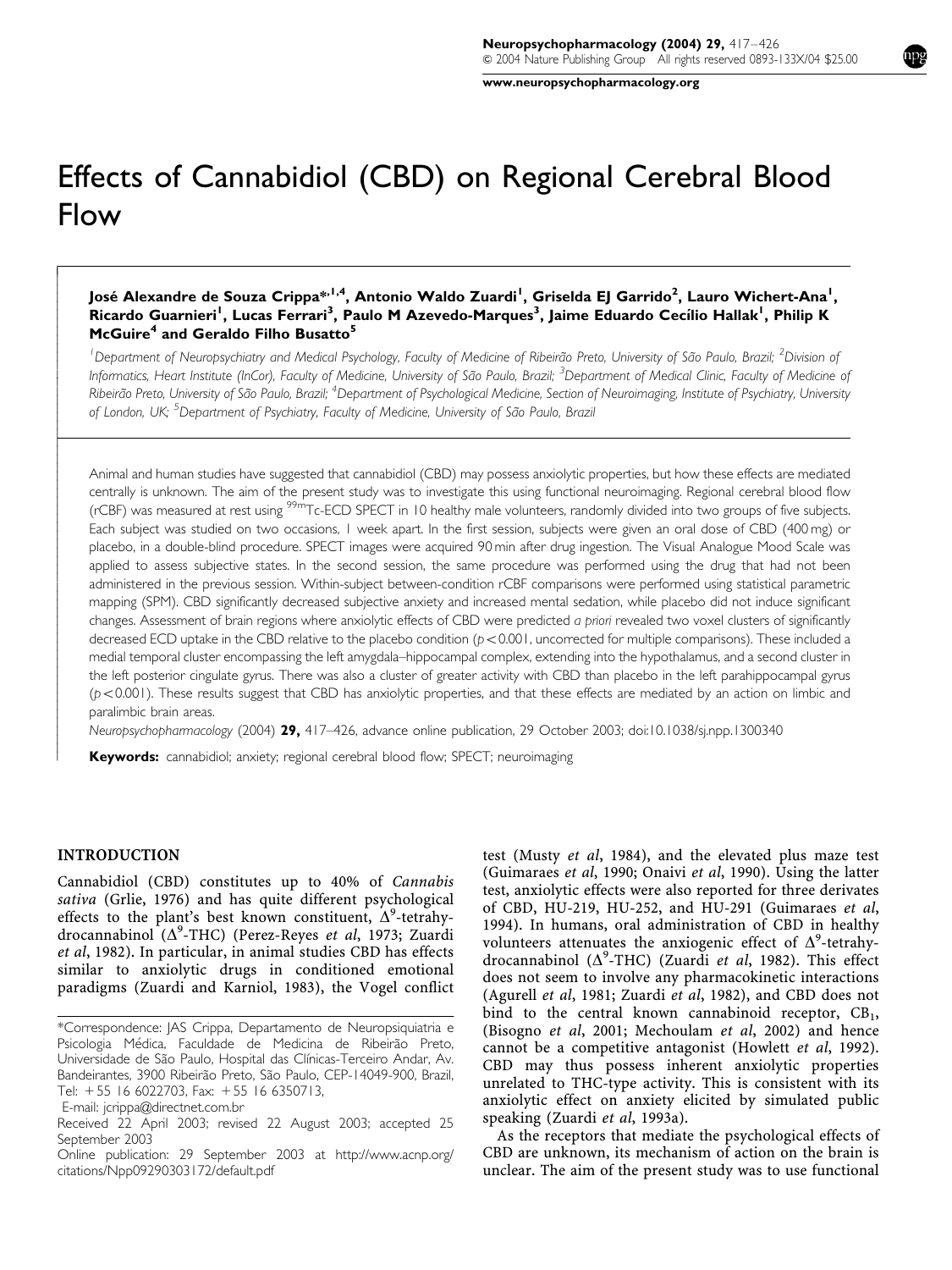neuroimaging to investigate this. In view of its anxiolytic effect, we tested the hypothesis that CBD would affect neural activity in areas that normally mediate anxiety. We compared the effects of CBD and placebo on resting cerebral regional blood flow (rCBF) in healthy volunteers in a double-blind, cross-over design. Based on previous functional imaging studies of anxiety (Maddock and Buonocore, 1997; Fischer et al, 1996; Liotti et al, 2000; Ketter et al, 1996), we predicted that, relative to placebo, CBD would modulate rCBF in limbic and paralimbic areas: the orbitofrontal, cingulate and medial temporal cortex, and the insula.

## MATERIALS AND METHODS

#### Subjects

A total of 10 healthy male postgraduate students were studied. None had undergone rCBF SPECT examinations or other nuclear medicine procedures before. All were righthanded as assessed by the Edinburgh Handedness Inventory (Oldfield, 1971), and were nonsmokers (of tobacco). Their mean age was 29.8 years (range  $25-42$  years,  $SD = 5.1$ ), their mean weight was 74.1 kg  $(67-85 \text{ kg}, \text{ SD} = 6.05)$ , and their body mass index ranged between 21 and 25 kg/m<sup>2</sup>. The subjects had not taken any medicines for at least 3 months before the study (Mathew et al, 1992). No subject had a history of head trauma, neurological, or major medical illnesses, based on a semistandardized medical questionnaire and physical examination. Neither the subjects (based on the Structured Clinical Interview for DSM-IV, First et al, 1997) nor their first-degree relatives (based on subjects' report) had a history of psychiatric illness. No subject had used marijuana more than five times in their lives (nor in the last year), and none had used any other illegal drug. The experiment was conducted with the understanding and consent of each subject, following approval by the local ethical committee.

## Cannabidiol

CBD in powder, approximately 99.9% pure (supplied by THC-Pharm, Frankfurt, Germany), was dissolved in corn oil (Zuardi et al, 1993a, 1995). The same amount of corn oil was used as a placebo. The drug and placebo were packed inside identical gelatin capsules.

## Self-Rating Scale

Subjective states were evaluated by means of the Visual Analogue Mood Scale (VAMS) of Norris (1971), translated into Portuguese by Zuardi and Karniol (1981b). It consists of 16 analogue scales to measure drug effects, which were arbitrarily divided by Norris into four factors: anxiety, physical sedation, mental sedation, and other feelings and attitudes. A factor analysis with the Portuguese version of this scale (Zuardi et al, 1993a) extracted four factors that can be identified with those of the Norris proposal. Prior to the experiment, each volunteer had performed a training session completing this scale.

## Procedure

Subjects were told not to consume any alcohol for 24 h and caffeine for at least 4 h before each visit to the laboratory (Mathew et al, 1999). Subjects who reported having less than 6 h of sleep the previous night were excluded. After at least 8 h of fasting, subjects were instructed to have a light, standardized breakfast 2 h before the experiment. They were randomly divided into two groups of five subjects. Each subject was evaluated on two different occasions, 1 week apart. In the first session, after a 30 min period of adaptation, subjects were given a single dose of oral CBD (400 mg) or placebo, in a double-blind procedure. The sessions were held in the morning (between 0800 and 1200) to minimize the effects of circadian variation. SPECT image acquisition was performed 110 min after drug ingestion. Subjective ratings on the VAMS were made 30 min before drug ingestion, at the time of drug ingestion, and at 60 min and at 75 min afterwards. In the second session, an identical procedure was followed except that the other drug was administered (ie those given CBD in the first session received placebo in the second; and vice versa). Subjects were informed that they would receive CBD and placebo, but they were not told in which order. The investigators were also blind to the content of the capsules.

## SPECT

Subjects had a venous cannula inserted into their right arm, and rested supine with minimal environmental sensory stimulation. They were instructed to keep their eyes closed under eye pads and to relax for 15 min without falling asleep. Their ears were unplugged. VAMS ratings were made just before and 15 min after insertion of the venous cannula. At 30 min after insertion of the venous cannula, 740 MBq (20 mCi) of ethyl-cisteinatedimer (ECD) labeled with technetium-99 m  $(^{99}$ mTc-ECD) was injected. Subjects rested for an additional period of 5 min postinjection, after which the venous cannula was removed.

Image acquisition started 20 min after the  $99mTc-ECD$ injection, using a double-detector  $SOPHA^{(B)}$  DST system (Sophy Medical Vision, Twinsburg, USA). High-resolution low-energy collimators were used, with 128 views acquired on a  $128 \times 128$  matrix (30s per view), with a total acquisition time of 30 min, and approximately 75 000 counts/ frame/head. Raw images were prefiltered with a Butterworth filter (order number 4, cutoff frequency 0.16), and reconstructed by filtered back-projection as transaxial slices parallel to the long axis of the temporal lobe. Attenuation correction was performed considering a pixel size of 2.55 mm and using the first-order algorithm of Chang (coefficient 0.12/cm).

## Image Processing and Analysis

Images were analyzed using Statistical Parametric Mapping software (SPM99) (Friston et al, 1995). Reconstructed transaxial datasets were transferred to a PC (Pentium IV, 2.2 GHz, 512 Mb RAM), converted to Analyze format and reoriented to neurological convention (ie left = left).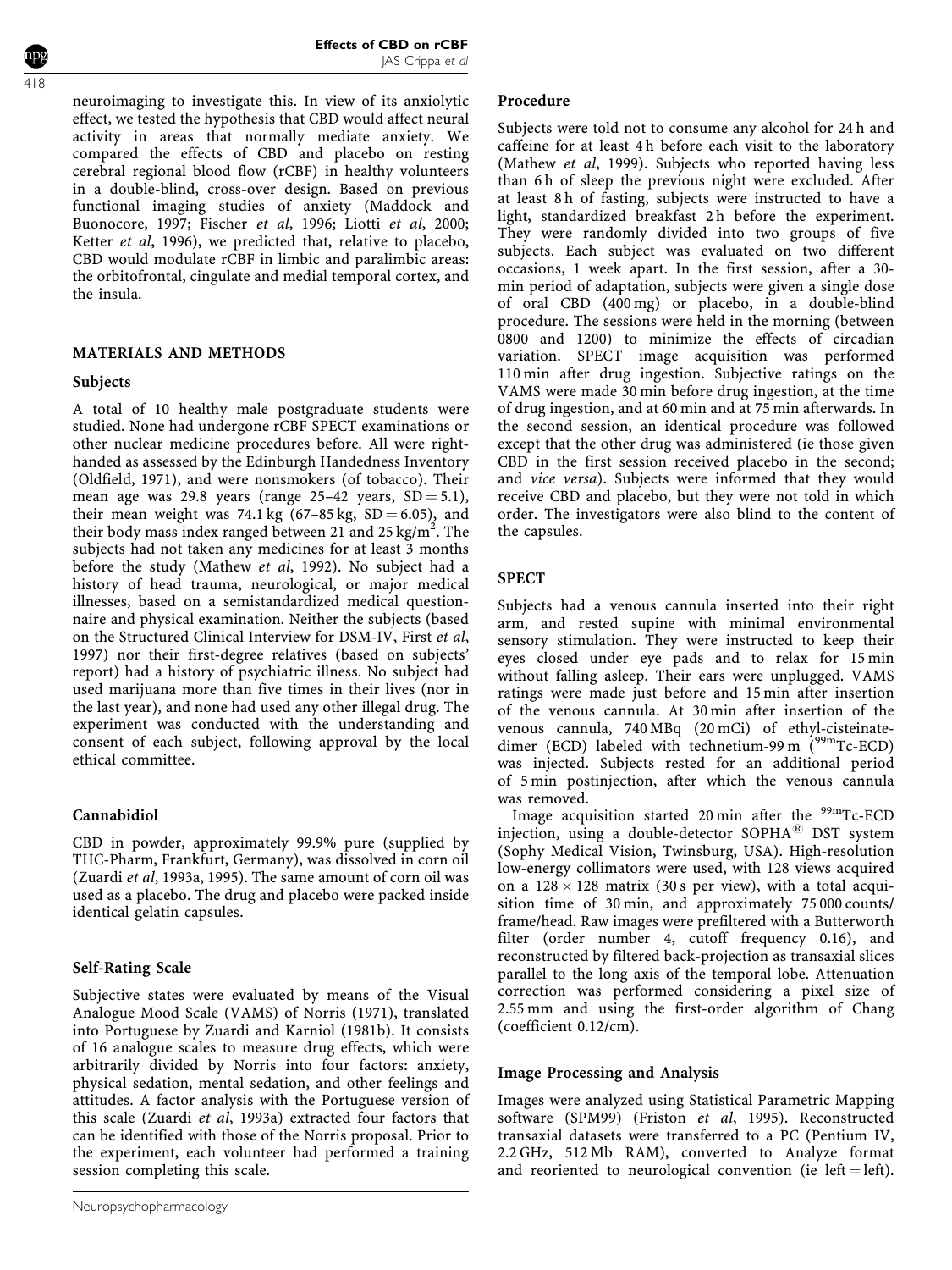Placebo images were realigned to CBD images using sinc interpolation. Linear (translations and rotations) and nonlinear ( $7 \times 8 \times 7$  nonlinear basis functions) deformations were used to register images to the SPM SPECT template, which is based on the Montreal Neurological Institute (MNI) template (Mazziotta et al, 1995). Finally, an isotropic Gaussian filter of 12 mm was applied to diminish interindividual differences, and to conform data to the theory of Gaussian Random Fields (Friston et al, 1995), in order to allow the subsequent application of parametric statistical tests.

Between-condition (CBD vs placebo) comparisons of regional tracer uptake were performed on a voxel-byvoxel basis using paired t-tests. Before statistical testing, the regional ECD uptake of every voxel in each subject was standardized to the mean global uptake of the image in that subject, using proportional scaling. Only voxels with signal intensities above a threshold of 0.8 of the global mean (calculated using the standardized values) entered the statistical analysis. The resulting statistics at each voxel were transformed to Z-scores, thresholded at  $Z = 2.33$  (corresponding to  $p < 0.01$ , one-tailed), and displayed as 3-D statistical parametric maps (SPM). These maps were first inspected for the presence of voxel clusters of significant difference in the regions where effects of CBD had been predicted a priori (medial temporal, cingulate, orbitofrontal, and insular cortices). Clusters in these regions were considered as significant if they included voxels with Z-scores of 3.09 or greater (corresponding to one-tailed  $p < 0.001$ ), and contained more than 20 voxels. Levels of  $p < 0.001$ , uncorrected for multiple comparisons, have been frequently used in previous SPM analyses of positron emission tomography (PET) (Dougherty et al, 1999; Bremner et al, 1999b) and SPECT (Blackwood et al, 1999; Busatto et al, 2000) data, and are considered to provide good protection against false-

positive results when there are clear hypotheses as to the location of findings. The SPMs were also inspected for differences in other, unpredicted regions. These areas were reported as significant if they survived a correction for multiple comparisons based on Gaussian random field theory  $(p<0.05)$  (Friston *et al*, 1995).

For each voxel cluster showing significant betweencondition differences, estimates were calculated for the mean, median, and maximal percentages of ECD count rate change (and their variances) (Table 1). These indices were obtained by partitioning the Student's t-test value of each voxel into its main components, with the numerator of the t statistic used as an approximation of the magnitude of the signal change for each contrast  $(placebo > CBD$  or  $CBD > placebo)$ , and the denominator (the standard error) used to calculate the variances. The MNI coordinates for the voxels of maximal statistical significance for each anatomical brain region included in a given cluster were converted to the Talairach and Tournoux (1988) system using the method described by Brett et al (2002).

The four VAMS factors were submitted to an ANOVA for repeated measures in both CBD and placebo sessions. The differences between CBD and placebo in each phase of the experimental session  $(-30, 0, 1'00, 1'15)$  were analyzed by t-tests. Correlations between the regional tracer uptake and each of the VAMS factors scores were also investigated with SPM99, at the same statistical significance levels as described above for the betweencondition rCBF comparisons. The last point in which the VAMS was applied (75' after drug intake) was chosen for these correlations due to its proximity to the injection of the SPECT tracer. Moreover, this is the point where CBD is expected to have its maximum anxiolytic effect among all the time points chosen for assessment during the experimental session (Zuardi et al, 1993a). The choice for

| Finding and cluster <sup>a</sup> | and median $\degree$ %<br>signal change | Clustermean <sup>b</sup> Cluster mean <sup>b</sup><br>and median <sup>c</sup><br>variance | P-value<br>(corrected) <sup>d</sup> | <b>Regions included in</b><br>cluster        | Peak <sup>e <math>%</math></sup><br>signal change<br>(variance) | Peak <sup>e</sup><br>Z-score <sup>r</sup> | Coordinates <sup>g</sup> |             |       |
|----------------------------------|-----------------------------------------|-------------------------------------------------------------------------------------------|-------------------------------------|----------------------------------------------|-----------------------------------------------------------------|-------------------------------------------|--------------------------|-------------|-------|
|                                  |                                         |                                                                                           |                                     |                                              |                                                                 |                                           | $\times$                 | $\vee$      | Z     |
| Placebo > CBD                    |                                         |                                                                                           |                                     |                                              |                                                                 |                                           |                          |             |       |
| Cluster I (102 voxels)           | 4.61                                    | 9.51                                                                                      | 0.99                                | Left posterior cingulate cortex              | 4.81(4.51)                                                      | 3.40                                      |                          | $-4$ $-27$  | 47    |
|                                  | 4.57                                    | 8.72                                                                                      |                                     | (BA 31)/paracentral lobule<br>(BA5/6)        |                                                                 |                                           |                          |             |       |
| Cluster 2 (203 voxels)           | 4.63                                    | 10.83                                                                                     | 1.00                                | Left hypothalamus                            | 5.61(8.26)                                                      | 3.12                                      | $-6$                     |             |       |
|                                  | 4.56                                    | 10.53                                                                                     |                                     | Left amygdala-hippocampal<br>complex / uncus | 3.77(4.53)                                                      | 2.94                                      |                          | $-16$ $-11$ | $-21$ |
| CBD > Placebo                    |                                         |                                                                                           |                                     |                                              |                                                                 |                                           |                          |             |       |
| Cluster 3 (114 voxels)           | 5.06<br>5.17                            | 10.88<br>10.14                                                                            | 0.96                                | Left parahippocampal /<br>fusiform gyri      | 4.53(2.91)                                                      | 3.69                                      | $-30$                    | $-15$       | $-24$ |

Table I Limbic and Paralimbic Areas of Significant rCBF Differences in CBD Compared to Placebo Condition

<sup>a</sup> Total number of voxels in each cluster that surpassed the initial threshold of  $Z = 2.33$  are shown between parentheses.

<sup>b</sup>Average of all the voxel values in the cluster.

<sup>c</sup>Middle value in the distribution of frequencies of the cluster.

d Level of statistical significance after correction for multiple comparisons using Gaussian random field theory (Friston et al, 1995).<br>Novel of maximal statistical significance in the clustor

eVoxel of maximal statistical significance in the cluster.

f<br> *E*-score for the voxel of maximal statistical significance within each cluster.<br> **ELARED 2014** Temples (1988) coordinates obtained through the convenient

<sup>g</sup>Talairach and Tornoux (1988) coordinates obtained through the conversion of SPM MNI (Mazziotta et al, 1995) coordinates according to Brett et al (2002).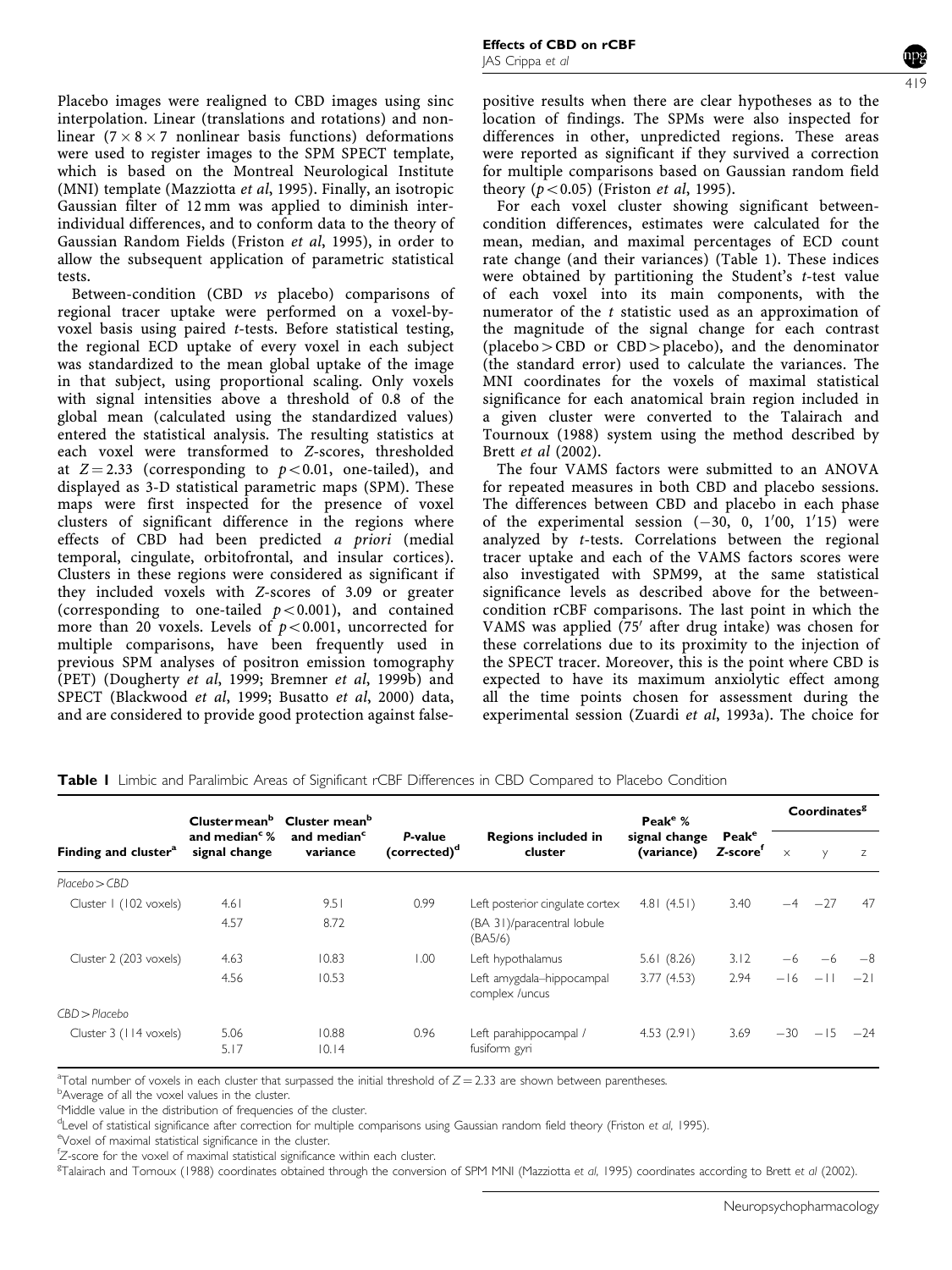this time point was also based on previous studies, which have shown that the plasma peak of an oral dose of CBD usually occurs between 1 and 2 h after ingestion (Agurell et al, 1981).

#### RESULTS

#### Visual Analogue Mood Scale

The administration of CBD was associated with significantly decreased subjective anxiety  $(F(3,27) = 18.56,$  $p<0.001$ ) and increased mental sedation (F(3,27) = 42.85,  $p < 0.001$ ), while placebo was not  $(F(3,27) = 1.86, p = 0.16)$ and  $F(3,27) = 2.24$ ,  $p = 0.11$ , respectively) (Figure 1). In addition, an analysis at each time point indicated the following: (i) CBD was associated with significantly decreased anxiety at cannula insertion (60' after drug intake,  $t = 2.95$ ,  $p = 0.009$ ) and resting phases (75<sup>'</sup> after drug intake,  $t = 5.50$ ,  $p < 0.001$ ) as compared to placebo; (ii) CBD was associated with significantly increased feelings of mental sedation at cannula insertion  $(60<sup>′</sup>$ after drug intake,  $t = -3.91$ ,  $p = 0.001$ ) and resting phases (75<sup>'</sup> after drug intake,  $t = -3.67$ ,  $p = 0.002$ ) as compared to placebo.

#### Between-Condition rCBF Comparisons

The SPM showing increases in ECD uptake in the CBD relative to placebo condition revealed only one cluster ( $>$ 20 voxels) that surpassed the initial  $Z = 2.33$  statistical cutoff (Figure 2). This cluster, which achieved statistical significance at the  $p < 0.001$  level (uncorrected for multiple comparisons), was located in the medial temporal cortex, where the effects of CBD had been predicted a priori, and involved the left parahippocampal gyrus,



Figure I Effect of CBD and placebo (PLCB) on the four factors of the VAMS. Points are means ( $\pm$  SEM) of 10 healthy subjects in the following phases of the experiment: predrug  $(-30)$ , drug intake (0), prestress (60), and adaptation (75). Asterisk (\*) indicates significant difference from placebo in each phase. Triangle (A) indicates ANOVA significant changes.

extending inferiorly to encompass the left fusiform gyrus (Table 1).

Significantly decreased ( $p < 0.001$ , uncorrected for multiple comparisons), ECD uptake in the CBD relative to the placebo condition was evident in two regions where effects of CBD had been predicted a priori (Table 1). One cluster included the medial portion of the left amygdala–hippocampal complex and uncus, as well as the hypothalamus. The other was located in the superior portion of the left posterior cingulate gyrus (Brodmann area-BA31),



Figure 2 The brain region where there was significantly increased rCBF in healthy volunteers ( $n = 10$ ) during CBD vs placebo has been overlaid on coronal sections  $(-18, -16, -14, -12)$  and sagittal sections  $(-28, -30,$  $-32$ ,  $-34$ ) of a reference brain, imaged with structural MRI and spatially normalized into an approximation to the Tailarach and Tornoux (1988) stereotactic atlas. The results are displayed in neurological convention (ie  $left = left$ ). The numbers associated with each frame represent the standard coordinate in the  $y$ - (for the coronal frames) and  $x$ -axis (for the sagittal frames). The voxel cluster shown was located in the left parahippocampal gyrus extending inferiorly to encompass the left fusiform gyrus (peak Zscore = 3.69, coordinates $x_{xyz} = -30$ , -14, -30; p < 0.0001 uncorrected for multiple comparisons; 114 voxels).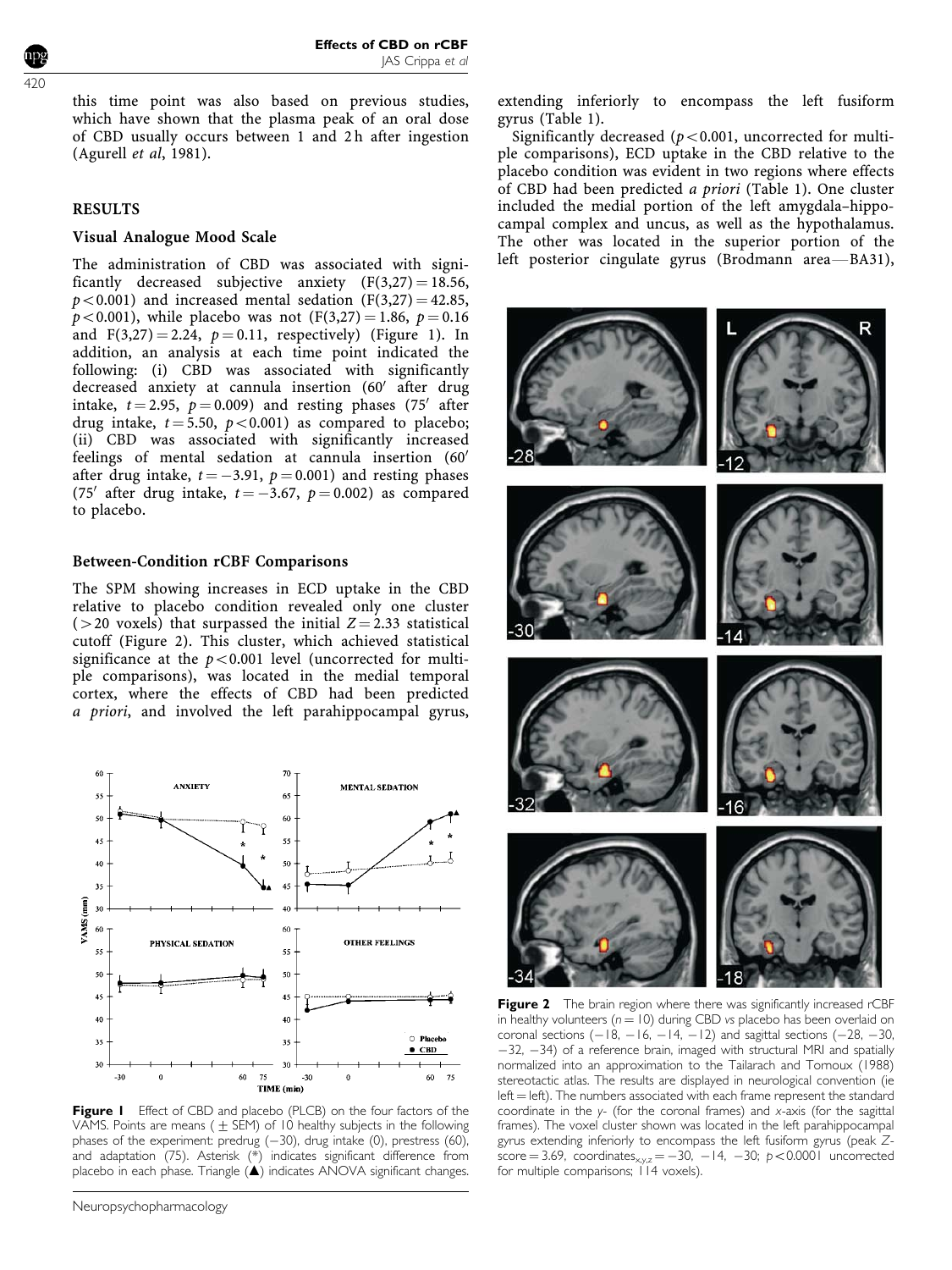

Figure 3 Tracer uptake values during the CBD (filled circle) and PLCB (hollowed circle) conditions are plotted for the 10 subjects, using the voxel of maximal significant difference of each of the four regions reported in Table 1. From left to right and top to bottom:  $-4$ ,  $-27$ ,  $47$  (left posterior cingulate cortex/paracentral lobule),  $-6$ ,  $-6$ ,  $-8$  (left hypothalamus),  $-16$ ,  $-11$ ,  $-21$  (left amygdala–hippocampal complex), and  $-30$ ,  $-15$ , 24 (left parahippocampal/fusiform gyri). Individual values were normalized to the global ECD uptake for each subject and condition. The graphs show that the large majority of individual subjects showed lower ECD activity in the CBD condition relative to the placebo condition in the left amygdala– hippocampus complex, hypothalamus, and posterior cingulate cortex/ paracentral lobule, while all subjects had greater ECD uptake in the CBD condition relative to the placebo condition in the left parahippocampal/ fusiform gyri.

extending towards the paracentral lobule (BA5/6). At the  $p < 0.001$  uncorrected level of significance, this SPM showed additional, unpredicted foci of decreased rCBF in the ECD relative to the placebo condition  $(>20 \text{ voxels})$  in the right cerebellum, medial occipital cortex, left inferior temporal, and posterior lateral frontal cortex, but none of these retained significance after correction for multiple comparisons.

Figure 3 displays, for each subject, the magnitude of tracer uptake changes between the CBD and placebo conditions at the voxel of maximal statistical significance in the regions where ECD uptake differences were observed (as summarized in Table 1). All 10 subjects showed greater ECD uptake values in the CBD condition relative to the placebo condition in the left parahippocampal/fusiform gyri. Of the 10 subjects, eight showed lower ECD activity in the CBD condition relative to the placebo condition in the left amygdala–hippocampal complex; eight in the left hypothalamus; and nine in the left posterior cingulate cortex/paracentral lobule (Figure 2). Similar patterns across individual subjects were observed when we used the mean tracer uptake values of all voxels included in the clusters of significant difference between the CBD and placebo conditions (data not shown).

## Correlations with Subjective Status Ratings

No correlations were observed between subjective anxiety ratings and ECD uptake in the brain areas where the effects 421

of CBD had been predicted a priori ( $p < 0.001$ , uncorrected), or in other unpredicted areas after correction for multiple comparisons.

## DISCUSSION

When undergoing neuroimaging procedures, such as PET or SPECT, subjects often report increased anxiety before scanning, which is greater than that during or after image acquisition (Grey et al, 2000; Gur et al, 1987; Giordani et al, 1990; Malizia, 1999). The results of the present study showed that a single dose of CBD induced significant decreases in state anxiety before SPECT scanning. Our data thus suggest that this compound has anxiolytic properties, consistent with the results from previous studies in both laboratory animals (Zuardi and Karniol, 1983; Musty et al, 1984; Guimaraes et al, 1990; Onaivi et al, 1990) and humans (Zuardi et al, 1982, 1993a).

The anxiolytic effects found in the present study were detected before the anxiety-evoking situation (the tracer injection and scanning procedure), indicating that CBD can affect anticipatory anxiety. In a previous study (Zuardi et al, 1993a), the anxiolytic effect of CBD was evident after the stress of public speaking. These antianxiety effects are in contrast to the anxiogenic effects of high doses of  $\Delta^9$ -THC (Malit et al, 1975; Zuardi et al, 1982; Mathew et al, 1999), and may help to reconcile apparently conflicting findings obtained with Cannabis sativa in relation to anxiety (Johns, 2001; Tournier et al, 2003).

Consistent with an anxiolytic effect, we found that CBD significantly modulated resting activity predominantly in limbic and paralimbic cortical areas, which are usually implicated in the pathophysiology of anxiety (Gray, 1982; Graeff, 1994). Thus, between-condition activity differences were detected in a left medial temporal cluster, which included portions of the amygdala and the hippocampus, as well as the hypothalamus, the left posterior cingulate gyrus, and the left parahippocampal gyrus.

The only brain region that showed significantly increased activity in the CBD relative to the placebo condition was the left parahippocampal gyrus. Deactivation of the parahippocampal region in healthy volunteers has been reported after panic attacks induced by lactate (Reiman et al, 1989) and CCK-4 (Javanmard et al, 1999), and with anxiety induced by presentation of combat-related images (Bremner et al, 1999b) and autobiographical memory scripts (Liotti et al, 2000). In addition, the abnormal asymmetry of resting activity in the parahippocampal gyri has been associated with panic disorder and with vulnerability to lactateinduced panic (Reiman et al, 1984, 1986; Nordahl et al, 1990, 1998; Bisaga et al, 1998; De Cristofaro et al, 1993). These studies suggest that anxiety can be associated with reduced parahippocampal activity, consistent with an anxiolytic effect of CBD and the increased activity in this region that we observed.

In contrast, activity in the left amygdala–hippocampal complex, hypothalamus, and posterior cingulate cortex decreased with CBD relative to placebo. The amygdala is thought to play a key role in mediating fear and anxiety (Deakin and Graeff, 1991; LeDoux, 1998; Gorman et al, 2000), being activated during fear conditioning (Furmark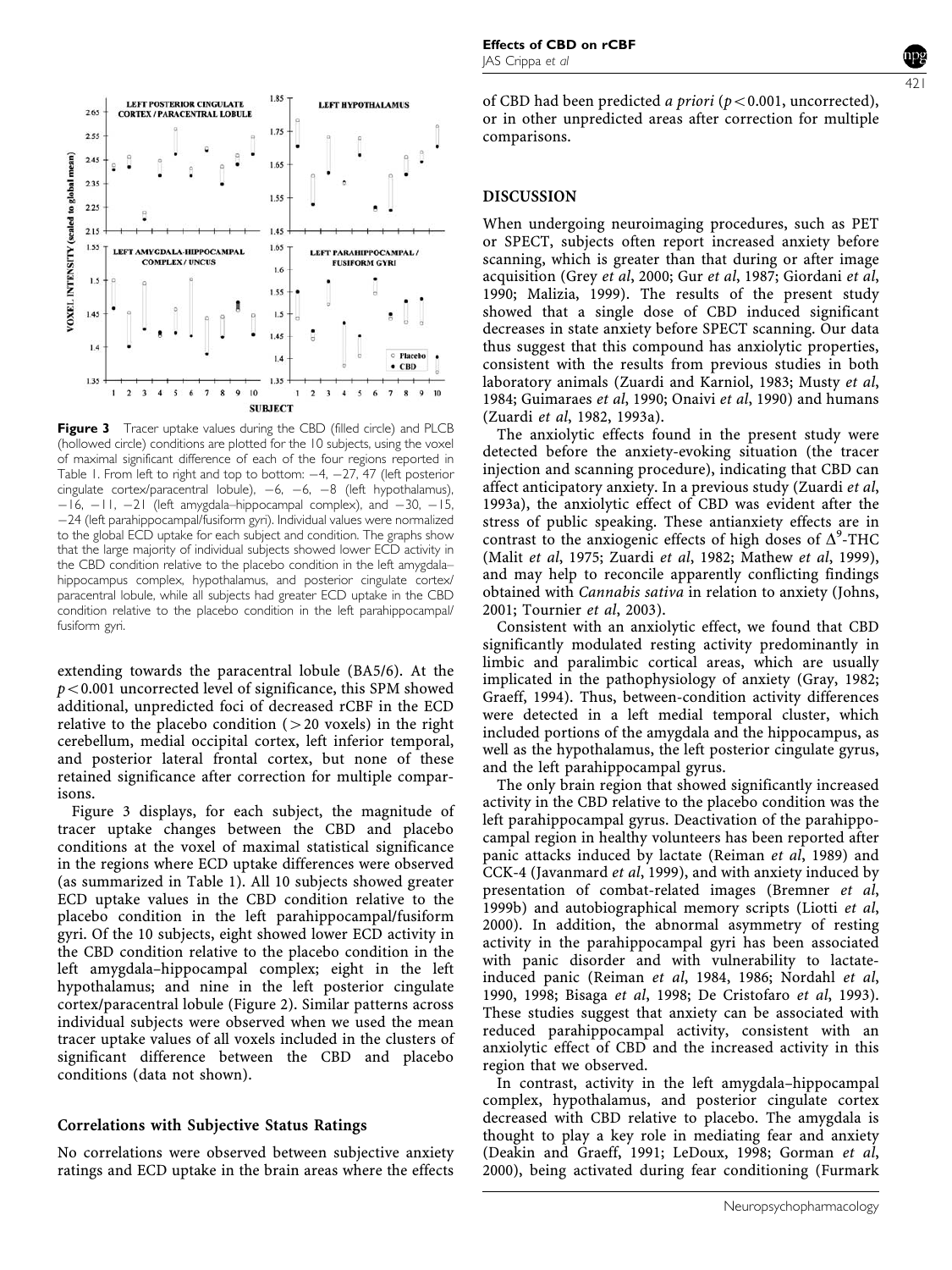et al, 1997; Morris et al, 1998; LaBar et al, 1998; Buchel et al, 1998), while processing anxious faces (Breiter et al, 1996; Morris et al, 1996; Whalen et al, 1998; Hariri et al, 2002) and during pharmacologically induced anxiety (Ketter et al, 1996; Benkelfat et al, 1995; Servan-Schreiber et al, 1998). Functional and structural changes in the amygdala have also been reported in PTSD (Pitman et al, 2001; Rauch et al, 1996; Shin et al, 1997; Rauch et al, 2000; Liberzon et al, 1999), panic disorder (Uchida et al, 2003; Bystritsky et al, 2001), generalized anxiety disorder (Thomas et al, 2001; De Bellis et al, 2000), and in social (Birbaumer et al, 1998; Tillfors et al, 2001; Furmark et al, 2002) and simple phobias (Wik et al, 1997). The reduction in amygdala activity that we observed with CBD is thus consistent with the anxiolytic effect that it had in our subjects. The hippocampus has also been implicated in the processing of anxiety. Functional neuroimaging studies have shown increased activity in the hippocampus in association with anxiety in OCD (McGuire et al, 1994), panic disorder (Bisaga et al, 1998; Bystritsky et al, 2001; Boshuisen et al, 2002), PTSD (Osuch et al, 2001), and in social phobia (Schneider et al, 1999). However, other studies have reported either decreased or no difference in activity in the hippocampus in association with normal anxiety or anxiety disorders (Schuff et al, 2001; Schneider et al, 1999; Bremner et al, 1997; Fredrikson et al, 1997; Fischer et al, 1996; Paradiso et al, 1997; Liotti et al, 2000).

The hypothalamus is a major component of the central autonomic nervous system, and is often involved in mediating the effects of stress and anxiety (Afifi and Bergman, 1998). Functional imaging studies during fear and anxiety induction in healthy subjects (Fredrikson et al, 1995b; Javanmard *et al*, 1999) and in panic disorder patients (Boshuisen et al, 2002) have reported increases in the activity of the hypothalamic region, and hypothalamic– pituitary–adrenal axis abnormalities have been commonly reported in anxiety disorders (Hageman et al, 2001). The reduced hypothalamic activity that we observed is thus consistent with the anxiolytic effect of CBD.

The posterior cingulate cortex is strongly linked to temporolimbic structures (Vogt et al, 1992; Maddock, 1999; Afifi and Bergman, 1998), and is thought to play a central role in emotion and anxiety (MacLean, 1993; Maddock, 1999). Increased activity in the posterior cingulate gyrus has been associated with watching anxiety-provoking videos (Fischer et al, 1996, Fredrikson et al, 1995a), and with experimentally provoked obsessions and anxiety in patients with obsessive–compulsive disorder (OCD) (McGuire et al, 1994). Untreated patients with OCD show increased metabolism in the posterior cingulate (Perani et al, 1995) that decreases with treatment, with the change in posterior cingulate rCBF correlated with symptomatic improvement (Rauch et al, 2001, 2002). There have also been reports of increased posterior cingulate activation during symptom provocation in post-traumatic stress disorder (Bremner et al, 1999a) and panic disorder (Bystritsky et al, 2001). However, anxiety induction in phobic patients has been associated with deactivation in the posterior cingulate region (Wik et al, 1993) and Busatto et al (2000) reported a negative correlation between rCBF in the left posterior cingulate cortex and severity of symptoms in OCD.

We did not observe a correlation between the severity of anxiety and rCBF in the areas where activity was modulated by CBD, but this may have been difficult to detect because there was a 15-min gap between the points when the ratings were made and the SPECT tracer was injected.

While the areas where we found modulatory effects of CBD are thus implicated in mediating anxiety, and have also been associated with the anxiolytic effects of diazepam (Di Piero et al, 2001), citalopram (Van der Linden et al, 2000; Furmark et al, 2002), sertraline, and desipramine (Hoehn-Saric et al, 2001), these effects of CBD could be related to an effect other than on anxiety. For instance, we also observed sedative effects of CBD, confirming former findings in animals (Pickens, 1981; Monti, 1977; Colasanti et al, 1984; Zuardi et al, 1981a, 1991) and humans (Carlini et al, 1979; Zuardi et al, 1982, 1993b). This effect has been reported to be dose-related (Pickens, 1981) and CBD has also been shown to decrease wakefulness (Monti, 1977) and to cause longer sleep duration in insomniacs (Carlini and Cunha, 1981). Thus, the reduced hypothalamic activity observed after CBD use in our study could equally be related to sedative effects of CBD, as suggested to occur with other sedative compounds (Tung et al, 2001).

Other pharmacological effects of CBD have been reported in studies in laboratory animals and humans, such as antiinflammatory (Malfait et al, 2000), anticonvulsant (Carlini et al, 1973; Izquierdo et al, 1973; Cunha et al, 1980), neuroprotective (Hampson et al, 1998), and hormonal effects (Zuardi et al, 1984, 1993a). In addition, the pharmacological profile of CBD is similar to that of clozapine, an 'atypical' antipsychotic drug (Zuardi et al, 1991, 1995), and both CBD and clozapine induce c-fos expression in the prefrontal cortex and lateral septal nucleus in rats (Zuardi et al, 2001). The mechanism(s) of action whereby CBD produces all these effects remains obscure. This is largely in contrast with the effects of  $\Delta^9$ -THC, which mimics the endogenous cannabinoids in many of its actions. CBD does not act through the known cannabinoid receptors, but the stereospecificity previously observed may indicate that CBD binds to another type of receptor in the brain (Mechoulam *et al*, 2002).

In conclusion, our results suggest that CBD has anxiolytic effects that are mediated through an action on limbic and paralimbic areas of the brain. However, the findings need to be seen as preliminary, given the limitations of the study. Firstly, it would have been desirable to measure plasma levels of CBD and relate them to the magnitude of change in rCBF. Without a dose–response curve, uncertainty about the regional cerebral effects of CBD remains. Nevertheless, it should be pointed out that it is not clear whether there is a relation between plasma levels of cannabinoids—especially CBD—and their clinical effects (Agurell et al, 1986). In addition, the subject sample was modest and the use of SPECT limited the study's statistical power. Finally, given the limited spatial resolution of the SPECT technique and the smoothing procedure, the interpretation of large foci of tracer uptake changes as involving different brain structures of small size (such as the amygdala, hippocampus, and hypothalamus) should be made with caution. These limitations could be overcome by examining a larger sample and using functional magnetic resonance imaging, which would permit the acquisition of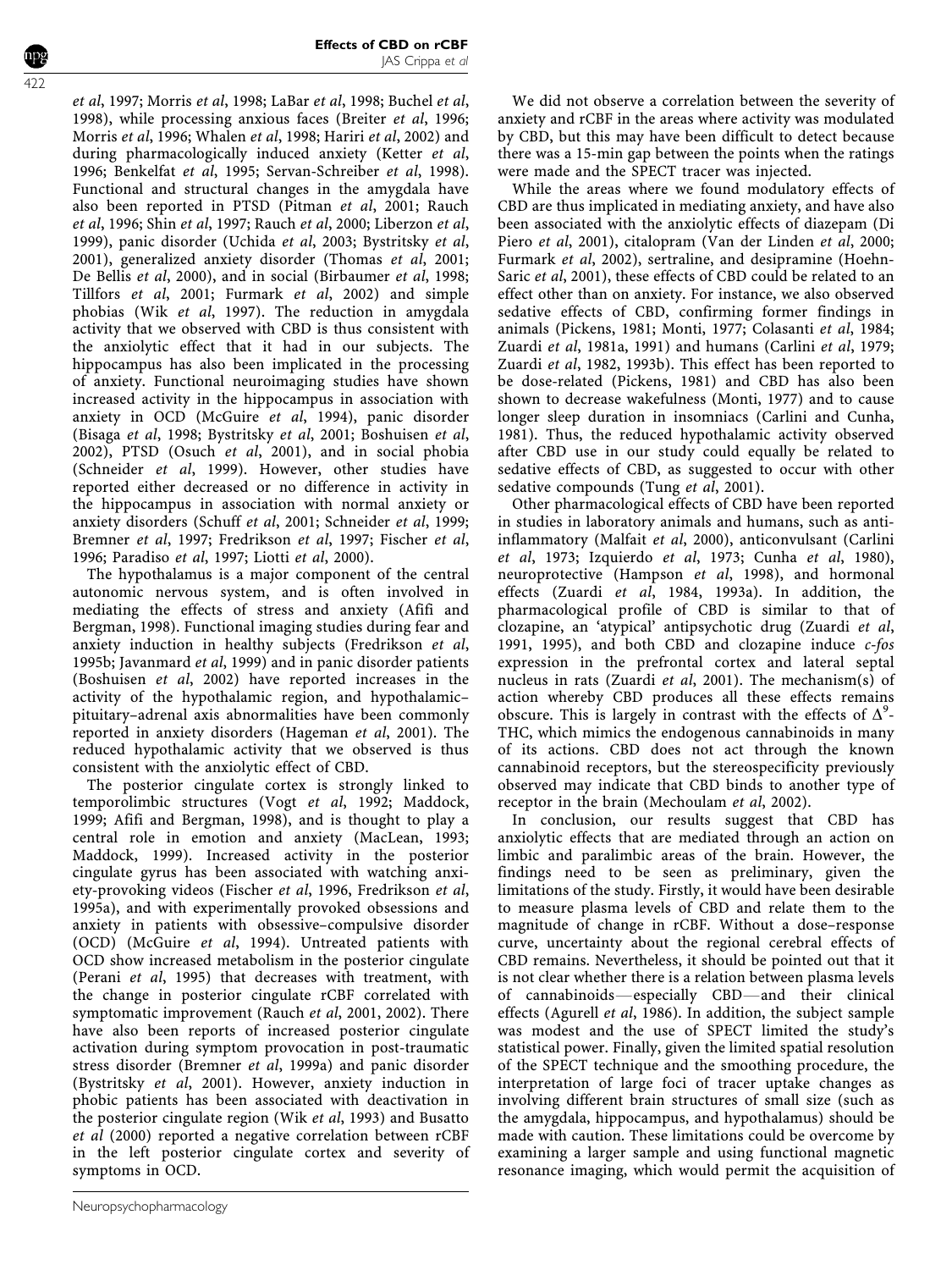greater numbers of images with a better spatial and temporal resolution.

## ACKNOWLEDGEMENTS

JASC and AWZ are recipients of Conselho Nacional de Desenvolvimento Científico e Tecnológico fellowships (Grants 200984/01-2 and 303770/85-6, respectively). This research was supported in part by the Fundação de Amparo à Pesquisa do Estado de São Paulo fellowship (Grants 02/ 13197-2, 01/00189-9, 99/12205-7, 99/09547-3, and 95/06195- 8). We are grateful to Professor Dr José Antonio Marin Neto (Department of Medical Clinic, University of São Paulo, Ribeirão Preto, Brazil), for technical and logistic assistance. We also thank Professor Dr Frederico G Graeff (Department of Neuropsychiatry and Medical Psychology, University of São Paulo, Ribeirão Preto, Brazil) for comments and suggestions on the manuscript.

#### REFERENCES

- Afifi AK, Bergman RA (1998). Functional Neuroanatomy: Text and Atlas. McGraw-Hill: New York.
- Agurell S, Carlsson S, Lindgren JE, Ohlsson A, Gillespie H, Hollister L (1981). Interactions of delta 1-tetrahydrocannabinol with cannabinol and cannabidiol following oral administration in man. Assay of cannabinol and cannabidiol by mass fragmentography. Experientia 37: 1090–1092.
- Agurell S, Halldin M, Lindgren JE, Ohlsson A, Widman M, Gillespie H et al (1986). Pharmacokinetics and metabolism of delta 1-tetrahydrocannabinol and other cannabinoids with emphasis on man. Pharmacol Rev 38: 21–43.
- Benkelfat C, Bradwejn J, Meyer E, Ellenbogen M, Milot S, Gjedde A et al (1995). Functional neuroanatomy of CCK4-induced anxiety in normal healthy volunteers. Am J Psychiatry 152: 1180–1184.
- Birbaumer N, Grodd W, Diedrich O, Klose U, Erb M, Lotze M et al (1998). fMRI reveals amygdala activation to human faces in social phobics. Neuroreport 9: 1223–1226.
- Bisaga A, Katz JL, Antonini A, Wright CE, Margouleff C, Gorman JM et al (1998). Cerebral glucose metabolism in women with panic disorder. Am J Psychiatry 155: 1178–1183.
- Bisogno T, Hanus L, De Petrocellis L, Tchilibon S, Ponde DE, Brandi I et al (2001). Molecular targets for cannabidiol and its synthetic analogues: effect on vanilloid VR1 receptors and on the cellular uptake and enzymatic hydrolysis of anandamide. Br J Pharmacol 134: 845–852.
- Blackwood DH, Glabus MF, Dunan J, O'Carroll RE, Muir WJ, Ebmeier KP (1999). Altered cerebral perfusion measured by SPECT in relatives of patients with schizophrenia. Correlations with memory and P300. Br J Psychiatry 175: 357–366.
- Boshuisen ML, Ter Horst GJ, Paans AM, Reinders AA, den Boer JA (2002). rCBF differences between panic disorder patients and control subjects during anticipatory anxiety and rest. Biol Psychiatry 52: 126–135.
- Breiter HC, Etcoff NL, Whalen PJ, Kennedy WA, Rauch SL, Buckner RL et al (1996). Response and habituation of the human amygdala during visual processing of facial expression. Neuron 17: 875–887.
- Bremner JD, Narayan M, Staib LH, Southwick SM, McGlashan T, Charney DS (1999a). Neural correlates of memories of childhood sexual abuse in women with and without posttraumatic stress disorder. Am J Psychiatry 156: 1787–1795.
- Bremner JD, Randall P, Vermetten E, Staib L, Bronen RA, Mazure C et al (1997). Magnetic resonance imaging-based measurement of hippocampal volume in posttraumatic stress disorder related

to childhood physical and sexual abuse—a preliminary report. Biol Psychiatry 41: 23–32.

- Bremner JD, Staib LH, Kaloupek D, Southwick SM, Soufer R, Charney DS (1999b). Neural correlates of exposure to traumatic pictures and sound in Vietnam combat veterans with and without posttraumatic stress disorder: a positron emission tomography study. Biol Psychiatry 45: 806–816.
- Brett M, Johnsrude IS, Owen AM (2002). The problem of functional localization in the human brain. Nat Rev Neurosci 3: 243–249.
- Buchel C, Morris J, Dolan RJ, Friston KJ (1998). Brain systems mediating aversive conditioning: an event-related fMRI study. Neuron 20: 947–957.
- Busatto GF, Zamignani DR, Buchpiguel CA, Garrido GE, Glabus MF, Rocha ET et al (2000). A voxel-based investigation of regional cerebral blood flow abnormalities in obsessive–compulsive disorder using single photon emission computed tomography (SPECT). Psychiatry Res 99: 15-27.
- Bystritsky A, Pontillo D, Powers M, Sabb FW, Craske MG, Bookheimer SY (2001). Functional MRI changes during panic anticipation and imagery exposure. Neuroreport 12: 3953–3957.
- Carlini EA, Cunha JM (1981). Hypnotic and antiepileptic effects of cannabidiol. J Clin Pharmacol 21(Suppl 8–9): 417–427.
- Carlini EA, Leite JR, Tanhauser M, Berardi AC (1973). Cannabidiol and Cannabis sativa extract protect mice and rats against convulsive agents. J Pharm Pharmacol 25: 664–665.
- Carlini EA, Masur J, Magalhães CCPB (1979). Possível efeito hipnótico do cannabidiol no ser humano. Estudo preliminar. Ciência e Cultura 31: 315-322.
- Colasanti BK, Brown RE, Craig CR (1984). Ocular hypotension, ocular toxicity and neurotoxicity in response to marihuana extract and cannabidiol. Gen Pharmacol 15: 479–484.
- Cunha J, Carlini EA, Pereira AE, Ramos OL, Pimentel C, Gagliardi R et al (1980). Chronic administration of cannabidiol to healthy volunteers and epileptic patients. Pharmacology 21: 175–185.
- De Bellis MD, Casey BJ, Dahl RE, Birmaher B, Williamson DE, Thomas KM et al (2000). A pilot study of amygdala volumes in pediatric generalized anxiety disorder. Biol Psychiatry 48: 51–57.
- De Cristofaro MT, Sessarego A, Pupi A, Biondi F, Faravelli C (1993). Brain perfusion abnormalities in drug-naive, lactatesensitive panic patients: a SPECT study. Biol Psychiatry 33: 505–512.
- Deakin JWF, Graeff FG (1991). 5-HT and mechanisms of defense. J Psychopharmacol 5: 305–315.
- Di Piero V, Ferracuti S, Sabatini U, Tombari D, Di Legge S, Pantano P et al (2001). Diazepam effects on the cerebral responses to tonic pain: a SPET study. Psychopharmacology (Berl) 158: 252–258.
- Dougherty DD, Shin LM, Alpert NM, Pitman RK, Orr SP, Lasko M et al (1999). Anger in healthy men: a PET study using scriptdriven imagery. Biol Psychiatry 46: 466–472.
- First MB, Spitzer RL, Gibbon M, Williams JBW (1997). Structured  $Clinical$  Interview for DSM-IV Axis I Disorders-Clinician Version (SCID-CV). American Psychiatric Press: Washington, DC.
- Fischer H, Wik G, Fredrikson M (1996). Functional neuroanatomy of robbery re-experience: affective memories studied with PET. Neuroreport 7: 2081–2086.
- Fredrikson M, Fischer H, Wik G (1997). Cerebral blood flow during anxiety provocation. J Clin Psychiatry 58(Suppl 16): 16–21.
- Fredrikson M, Wik G, Annas P, Ericson K, Stone-Elander S (1995a). Functional neuroanatomy of visually elicited simple phobic fear: additional data and theoretical analysis. Psychophysiology 32: 43–48.
- Fredrikson M, Wik G, Fischer H, Andersson J (1995b). Affective and attentive neural networks in humans: a PET study of Pavlovian conditioning. Neuroreport 7: 97–101.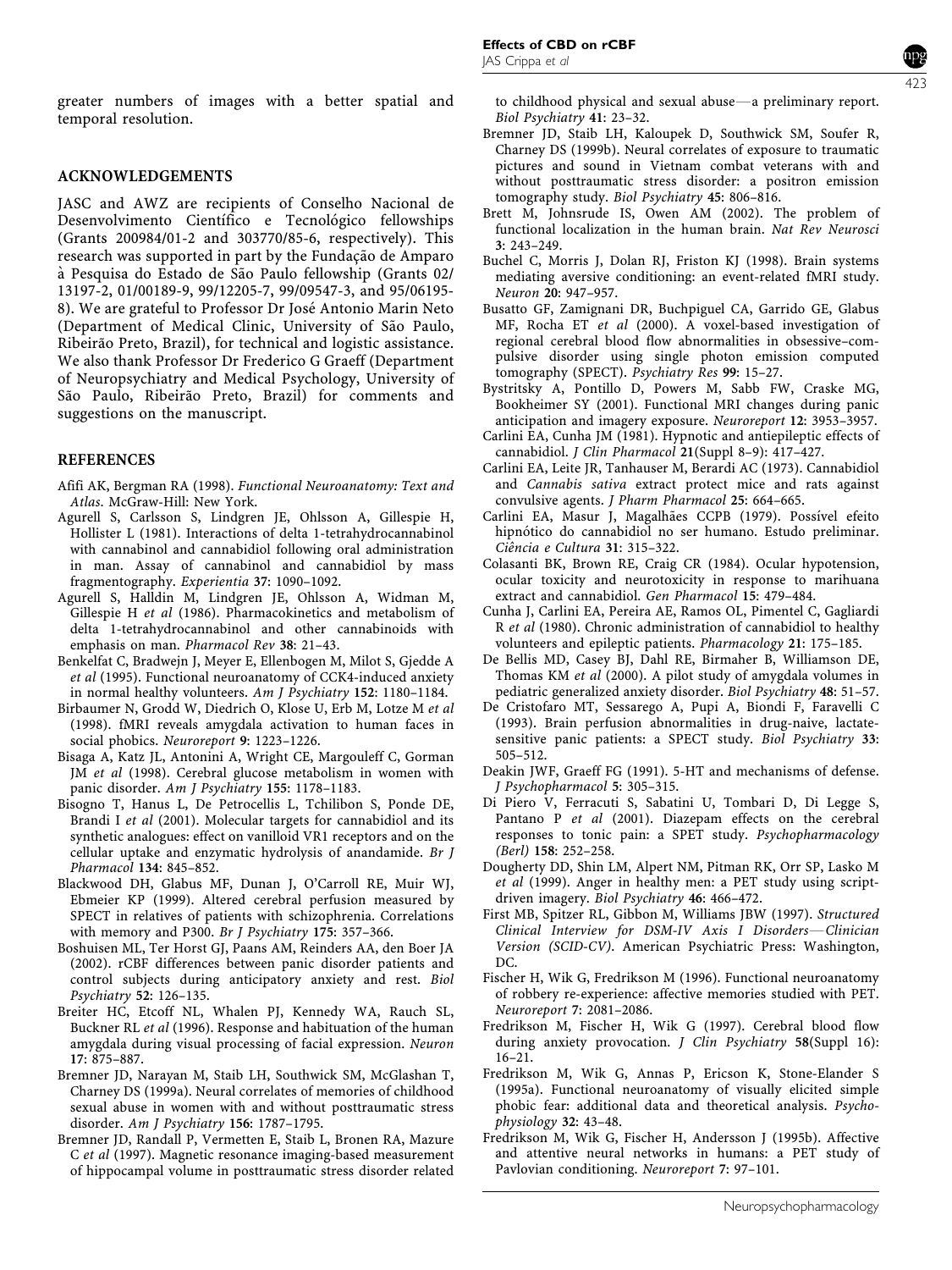- Friston KJ, Holmes AP, Worsley KJ, Poline JB, Frith CD, Frackowiak RSJ (1995). Statistical parametric maps in functional imaging: a general linear approach. Hum Brain Mapp 2: 189–210.
- Furmark T, Fischer H, Wik G, Larsson M, Fredrikson M (1997). The amygdala and individual differences in human fear conditioning. Neuroreport 8: 3957–3960.
- Furmark T, Tillfors M, Marteinsdottir I, Fischer H, Pissiota A, Langstrom B et al (2002). Common changes in cerebral blood flow in patients with social phobia treated with citalopram or cognitive-behavioral therapy. Arch Gen Psychiatry 59: 425–433.
- Giordani B, Boivin MJ, Berent S, Betley AT, Koeppe RA, Rothley JM et al (1990). Anxiety and cerebral cortical metabolism in normal persons. Psychiatry Res 35: 49–60.
- Gorman JM, Kent JM, Sullivan GM, Coplan JD (2000). Neuroanatomical hypothesis of panic disorder, revised. Am J Psychiatry 157: 493–505.
- Graeff FG (1994). Neuroanatomy and neurotransmitter regulation of defensive behaviors and related emotions. Braz J Med Biol Res 27: 811–829.
- Gray JA (1982). Precis of the neuropsychology of anxiety. An enquiry into the functions of the septohippocampal system. Behav Brain Sci 5: 469–534.
- Grey SJ, Price G, Mathews A (2000). Reduction of anxiety during MR imaging: a controlled trial. Magn Reson Imaging 18: 351–355.
- Grlie L (1976). A comparative study on some chemical and biological characteristics of various samples of cannabis resin. Bull Narcot 14: 37–46.
- Guimaraes FS, Chiaretti TM, Graeff FG, Zuardi AW (1990). Antianxiety effect of cannabidiol in the elevated plus-maze. Psychopharmacology (Berl) 100: 558–559.
- Guimaraes FS, de Aguiar JC, Mechoulam R, Breuer A (1994). Anxiolytic effect of cannabidiol derivatives in the elevated plusmaze. Gen Pharmacol 25: 161–164.
- Gur RC, Gur RE, Resnick SM, Skolnick BE, Alavi A, Reivich M (1987). The effect of anxiety on cortical cerebral blood flow and metabolism. J Cereb Blood Flow Metab 7: 173–177.
- Hageman I, Andersen HS, Jorgensen MB (2001). Post-traumatic stress disorder: a review of psychobiology and pharmacotherapy. Acta Psychiatr Scand 104: 411–422.
- Hampson AJ, Grimaldi M, Axelroad J, Wink D (1998). Cannabidiol and  $(-)\Delta^9$ -tetrahydrocannabinol are neuroprotective antioxidants. Proc Nat Acad Sci USA 95: 8268–8273.
- Hariri AR, Tessitore A, Mattay VS, Fera F, Weinberger DR (2002). The amygdala response to emotional stimuli: a comparison of faces and scenes. Neuroimage 17: 317–323.
- Hoehn-Saric R, Schlaepfer TE, Greenberg BD, McLeod DR, Pearlson GD, Wong SH (2001). Cerebral blood flow in obsessive–compulsive patients with major depression: effect of treatment with sertraline or desipramine on treatment responders and non-responders. Psychiatry Res 108: 89–100.
- Howlett AC, Evans D, Houston DB (1992). The cannabinoid receptor. In: Murphy L, Bartke A (eds) Marijuana/Cannabinoids: Neurobiology and Neurophysiology. CRC Press: Boca Raton, FL. pp 35–72.
- Izquierdo I, Orshinger OA, Berardi AC (1973). Effect of cannabidiol and other Cannabis sativa compounds on hippocampal seizures discharges. Psychopharmacology 28: 95–102.
- Javanmard M, Shlik J, Kennedy SH, Vaccarino FJ, Houle S, Bradwejn J (1999). Neuroanatomic correlates of CCK-4-induced panic attacks in healthy humans: a comparison of two time points. Biol Psychiatry 45: 872–882.
- Johns A (2001). Psychiatric effects of cannabis. Br J Psychiatry 178: 116–122.
- Ketter TA, Andreason PJ, George MS, Lee C, Gill DS, Parekh PI et al (1996). Anterior paralimbic mediation of procaine-induced emotional and psychosensory experiences. Arch Gen Psychiatry 53: 59–69.
- LaBar KS, Gatenby JC, Gore JC, LeDoux JE, Phelps EA (1998). Human amygdala activation during conditioned fear acquisition and extinction: a mixed-trial fMRI study. Neuron 20: 937–945.
- LeDoux J (1998). Fear and the brain: where have we been, and where are we going? Biol Psychiatry 44: 1229–1238.
- Liberzon I, Taylor SF, Amdur R, Jung TD, Chamberlain KR, Minoshima S et al (1999). Brain activation in PTSD in response to trauma-related stimuli. Biol Psychiatry 45: 817–826.
- Liotti M, Mayberg HS, Brannan SK, McGinnis S, Jerabek P, Fox PT (2000). Differential limbic-cortical correlates of sadness and anxiety in healthy subjects: implications for affective disorders. Biol Psychiatry 48: 30–42.
- MacLean PD (1993). Perspectives on cingulate cortex in the limbic system. In: Vogt BA, Gabriel M (eds) Neurobiology of Cingulate Cortex and Limbic Thalamus. Birkhäuser: Basel. pp 1–15.
- Maddock RJ (1999). The retrosplenial cortex and emotion: new insights from functional neuroimaging of the human brain. Trends Neurosci 22: 310–316.
- Maddock RJ, Buonocore MH (1997). Activation of left posterior cingulate gyrus by the auditory presentation of threat-related words: an fMRI study. Psychiatry Res 75: 1–14.
- Malfait AM, Gallily R, Sumariwalla PF, Malik AS, Andreakos E, Mechoulam R et al (2000). The nonpsychoactive cannabis constituent cannabidiol is an oral anti-arthritic therapeutic in murine collagen-induced arthritis. Proc Natl Acad Sci USA 97: 9561–9566.
- Malit LA, Johnstone RE, Bourke DI, Kulp RA, Klein V, Smith TC (1975). Intravenous delta9-Tetrahydrocannabinol: effects of ventilatory control and cardiovascular dynamics. Anesthesiology 42: 666–673.
- Malizia AL (1999). What do brain imaging studies tell us about anxiety disorders? J Psychopharmacol 13: 372–378.
- Mathew RJ, Wilson WH, Chiu NY, Turkington TG, Degrado TR, Coleman RE (1999). Regional cerebral blood flow and depersonalization after tetrahydrocannabinol administration. Acta Psychiatr Scand 100: 67–75.
- Mathew RJ, Wilson WH, Humphreys DF, Lowe JV, Wiethe KE (1992). Regional cerebral blood flow after marijuana smoking. J Cereb Blood Flow Metab 12: 750–758.
- Mazziotta JC, Toga AW, Evans A, Fox P, Lancaster J (1995). A probabilistic atlas of the human brain: theory and rationale for its development. The International Consortium for Brain Mapping (ICBM). Neuroimage 2: 89–101.
- McGuire PK, Bench CJ, Frith CD, Marks IM, Frackowiak RS, Dolan RJ (1994). Functional anatomy of obsessive–compulsive phenomena. Br J Psychiatry 164: 459–468.
- Mechoulam R, Parker LA, Gallily R (2002). Cannabidiol: an overview of some pharmacological aspects. J Clin Pharmacol 42(Suppl 11): 11–19.
- Monti JM (1977). Hypnoticlike effects of cannabidiol in the rat. Psychopharmacology (Berl) 55: 263–265.
- Morris JS, Frith CD, Perrett DI, Rowland D, Young AW, Calder AJ et al (1996). A differential neural response in the human amygdala to fearful and happy facial expressions. Nature 383: 812–815.
- Morris JS, Ohman A, Dolan RJ (1998). Conscious and unconscious emotional learning in the human amygdala. Nature 393: 467–470.
- Musty RE, Conti LH, Mechoulam R (1984). Anxiolytic properties of cannabidiol. In: Harvey DJ (eds) Marihuana '84. Proceedings of the Oxford Symposium on Cannabis. IRL Press Limited: Oxford. pp 713–719.
- Nordahl TE, Semple WE, Gross M, Mellman TA, Stein MB, Goyer P et al (1990). Cerebral glucose metabolic differences in patients with panic disorder. Neuropsychopharmacology 3: 261–272.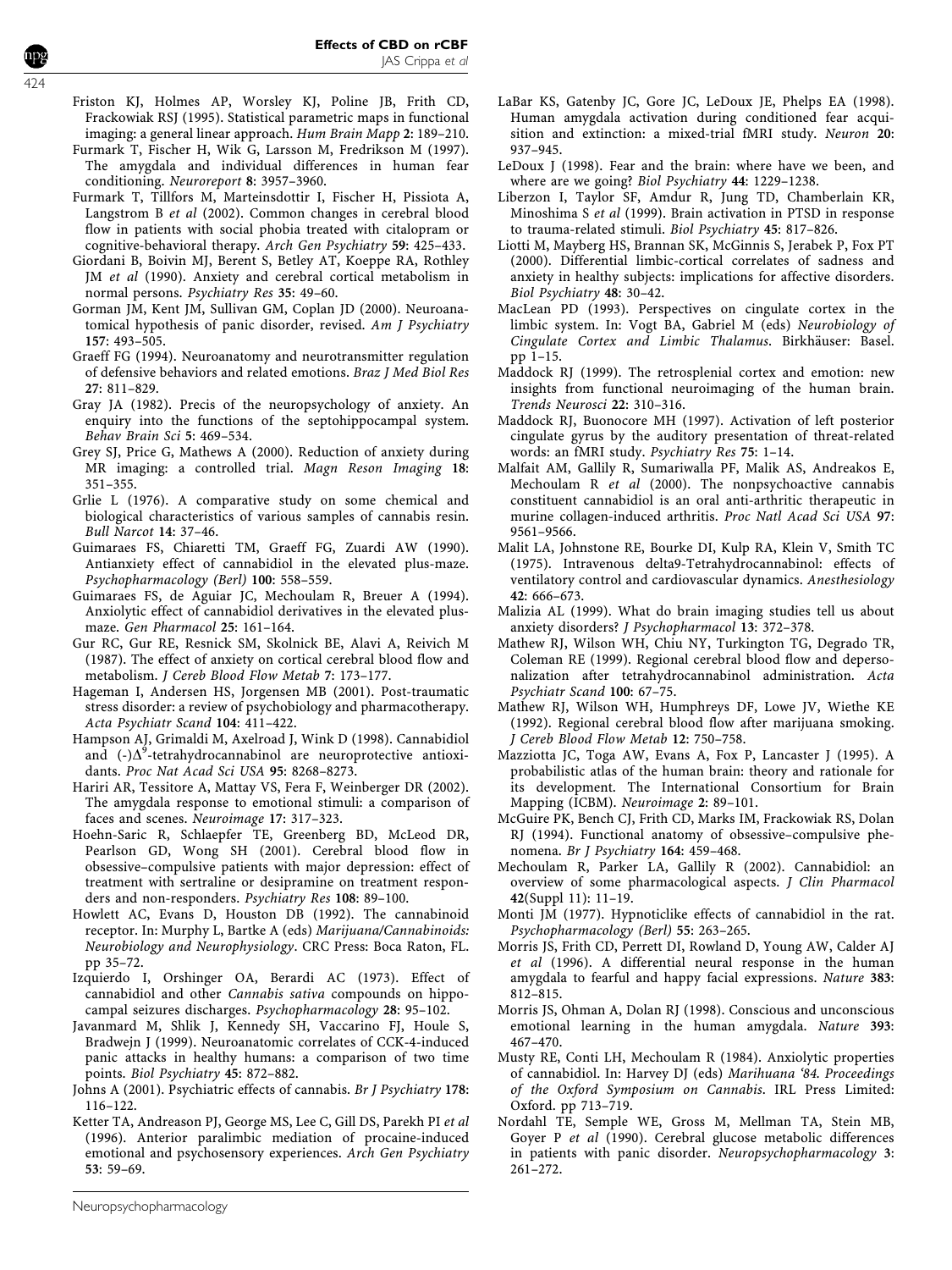Norris H (1971). The action of sedatives on brain stem oculomotor systems in man. Neuropharmacology 10: 181–191.

Oldfield RC (1971). The assessment and analysis of handedness: the Edinburgh inventory. Neuropsychologia 9: 97–113.

- Onaivi ES, Green MR, Martin BR (1990). Pharmacological characterization of cannabinoids in the elevated plus maze. J Pharmacol Exp Ther 253: 1002–1009.
- Osuch EA, Benson B, Geraci M, Podell D, Herscovitch P, McCann UD et al (2001). Regional cerebral blood flow correlated with flashback intensity in patients with posttraumatic stress disorder. Biol Psychiatry 50: 246–253.
- Paradiso S, Robinson RG, Andreasen NC, Downhill JE, Davidson RJ, Kirchner PT et al (1997). Emotional activation of limbic circuitry in elderly normal subjects in a PET study. Am J Psychiatry 154: 384–389.
- Perani D, Colombo C, Bressi S, Bonfanti A, Grassi F, Scarone S et al (1995). [18F]FDG PET study in obsessive–compulsive disorder. A clinical/metabolic correlation study after treatment. Br J Psychiatry 166: 244–250.
- Perez-Reyes M, Timmons MC, Davis KH, Wall EM (1973). A comparison of the pharmacological activity in man of intravenously administered delta9-tetrahydrocannabinol, cannabinol, and cannabidiol. Experientia 29: 1368–1369.
- Pickens JT (1981). Sedative activity of cannabis in relation to its  $\Delta^9$ -tetrahydrocannabinol and cannabidiol content. Br J Pharma $col 72: 649 - 656$
- Pitman RK, Shin LM, Rauch SL (2001). Investigating the pathogenesis of posttraumatic stress disorder with neuroimaging. J Clin Psychiatry 62(Suppl 17): 47–54.
- Rauch SL, Dougherty DD, Cosgrove GR, Cassem EH, Alpert NM, Price BH et al (2001). Cerebral metabolic correlates as potential predictors of response to anterior cingulotomy for obsessive compulsive disorder. Biol Psychiatry 50: 659–667.
- Rauch SL, Shin LM, Dougherty DD, Alpert NM, Fischman AJ, Jenike MA (2002). Predictors of fluvoxamine response in contamination-related obsessive compulsive disorder: a PET symptom provocation study. Neuropsychopharmacology 27: 782–791.
- Rauch SL, van der Kolk BA, Fisler RE, Alpert NM, Orr SP, Savage CR et al (1996). A symptom provocation study of posttraumatic stress disorder using positron emission tomography and script-driven imagery. Arch Gen Psychiatry 53: 380–387.
- Rauch SL, Whalen PJ, Shin LM, McInerney SC, Macklin ML, Lasko NB et al (2000). Exaggerated amygdala response to masked facial stimuli in posttraumatic stress disorder: a functional MRI study. Biol Psychiatry 47: 769–776.
- Reiman EM, Raichle ME, Butler FK, Herscovitch P, Robins E (1984). A focal brain abnormality in panic disorder, a severe form of anxiety. Nature 310: 683–685.
- Reiman EM, Raichle ME, Robins E, Butler FK, Herscovitch P, Fox P et al (1986). The application of positron emission tomography to the study of panic disorder. Am J Psychiatry 143: 469–477.
- Reiman EM, Raichle ME, Robins E, Mintun MA, Fusselman MJ, Fox PT et al (1989). Neuroanatomical correlates of a lactateinduced anxiety attack. Arch Gen Psychiatry 46: 493–500.
- Schneider F, Weiss U, Kessler C, Muller-Gartner HW, Posse S, Salloum JB et al (1999). Subcortical correlates of differential classical conditioning of aversive emotional reactions in social phobia. Biol Psychiatry 45: 863–871.
- Schuff N, Neylan TC, Lenoci MA, Du AT, Weiss DS, Marmar CR et al (2001). Decreased hippocampal N-acetylaspartate in the

absence of atrophy in posttraumatic stress disorder. Biol Psychiatry 50: 952–959.

- Servan-Schreiber D, Perlstein WM, Cohen JD, Mintun M (1998). Selective pharmacological activation of limbic structures in human volunteers: a positron emission tomography study. J Neuropsychiatry Clin Neurosci 10: 148–159.
- Shin LM, Kosslyn SM, McNally RJ, Alpert NM, Thompson WL, Rauch SL et al (1997). Visual imagery and perception in posttraumatic stress disorder. A positron emission tomographic investigation. Arch Gen Psychiatry 54: 233–241.
- Talairach J, Tournoux P (1988). Co-planar Stereotaxic Atlas of the Human Brain. Thieme: Stuttgart.
- Thomas KM, Drevets WC, Dahl RE, Ryan ND, Birmaher B, Eccard CH et al (2001). Amygdala response to fearful faces in anxious and depressed children. Arch Gen Psychiatry 58: 1057–1063.
- Tillfors M, Furmark T, Marteinsdottir I, Fischer H, Pissiota A, Langstrom B et al (2001). Cerebral blood flow in subjects with social phobia during stressful speaking tasks: a PET study. Am J Psychiatry 158: 1220–1226.
- Tournier M, Sorbara F, Gindre C, Swendsen JD, Verdoux H (2003). Cannabis use and anxiety in daily life: a naturalistic investigation in a non-clinical population. Psychiatry Res 118: 1–8.
- Tung A, Bluhm B, Mendelson WB (2001). The hypnotic effect of propofol in the medial preoptic area of the rat. Life Sci 69: 855.
- Uchida RR, Del-Ben CM, Santos AC, Araujo D, Crippa JA, Guimaraes FS et al (2003). Decreased left temporal lobe volume of panic patients measured by magnetic resonance imaging. Braz J Med Biol Res 36: 925–929.
- Van der Linden G, van Heerden B, Warwick J, Wessels C, van Kradenburg J, Zungu-Dirwayi N et al (2000). Functional brain imaging and pharmacotherapy in social phobia: single photon emission computed tomography before and after treatment with the selectiveserotonin reuptake inhibitor citalopram. Prog Neuropsychopharmacol Biol Psychiatry 24: 419–438.
- Vogt BA, Finch DM, Olson CR (1992). Functional heterogeneity in cingulate cortex: the anterior executive and posterior evaluative regions. Cereb Cortex 2: 435–443.
- Whalen PJ, Rauch SL, Etcoff NL, McInerney SC, Lee MB, Jenike MA (1998). Masked presentations of emotional facial expressions modulate amygdala activity without explicit knowledge. J Neurosci 18: 411–418.
- Wik G, Fredrikson M, Ericson K, Eriksson L, Stone-Elander S, Greitz T (1993). A functional cerebral response to frightening visual stimulation. Psychiatry Res 50: 15–24.
- Wik G, Fredrikson M, Fischer H (1997). Evidence of altered cerebral blood-flow relationships in acute phobia. Int J Neurosci 91: 253–263.
- Zuardi AW, Cosme RA, Graeff FG, Guimarães FS (1993a). Effects of ipsapirone and cannabidiol on human experimental anxiety. J Psychopharmacol 7: 82–88.
- Zuardi AW, Finkelfarb E, Bueno OFA, Musty RE, Karniol IG (1981a). Characteristics of the stimulus produced by the mixture of cannabidiol with  $\Delta^9$ -tetrahydrocannabinol. Arch Int Pharmacodyn 249: 137–146.
- Zuardi AW, Guimarães FS, Guimarães VMC, Del Bel EA (2001). Cannabidiol. In: Grotenhermen F (ed) Cannabis Und Cannabinoide. Verlag Hans Huber: Bern. pp 381–393.
- Zuardi AW, Guimaraes FS, Moreira AC (1993b). Effect of cannabidiol on plasma prolactin, growth hormone and cortisol in human volunteers. Braz J Med Biol Res 26: 213–217.
- Zuardi AW, Karniol IG (1981b). Estudo transcultural de uma escala de auto-avaliação para estados subjetivos. J Bras Psiq 31: 403–406.
- Zuardi AW, Karniol IG (1983). Changes in the conditioned emotional response of rats induced by  $\Delta^9$ -THC,